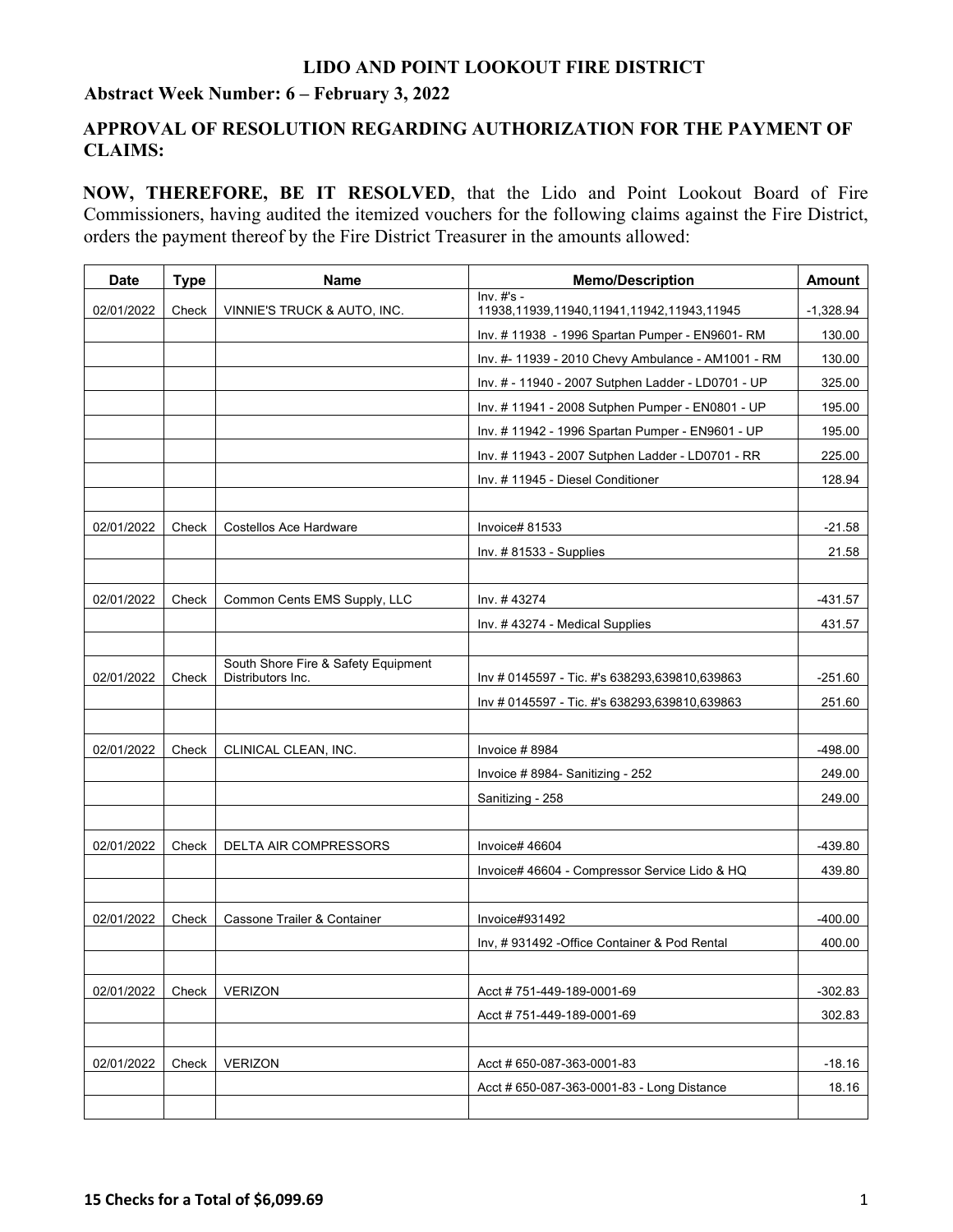# **LIDO AND POINT LOOKOUT FIRE DISTRICT**

| 02/01/2022                                                                                | Check | <b>VERIZON</b>                                   | $-440.51$<br>Acct # 652-089-211--0001-32                             |             |  |  |  |
|-------------------------------------------------------------------------------------------|-------|--------------------------------------------------|----------------------------------------------------------------------|-------------|--|--|--|
|                                                                                           |       |                                                  | Acct. # 652-089-211-0001-32 Fios                                     | 440.51      |  |  |  |
|                                                                                           |       |                                                  |                                                                      |             |  |  |  |
| 02/01/2022                                                                                | Check | <b>NATIONAL GRID</b>                             | Master Account # 78934-44004                                         | $-1,042.58$ |  |  |  |
|                                                                                           |       |                                                  | Rescue -00562-30007 -                                                | 0.00        |  |  |  |
|                                                                                           |       |                                                  | Lido-27565-75007-                                                    | 448.24      |  |  |  |
|                                                                                           |       |                                                  | HQ-87856-46002 -                                                     | 594.34      |  |  |  |
|                                                                                           |       |                                                  |                                                                      |             |  |  |  |
| 02/01/2022                                                                                | Check | <b>EXXONMOBIL CREDIT CARD</b><br><b>SERVICES</b> | <b>Exxon Mobil Credit Card Purchases</b><br>Inv.#7187859299224591103 | $-522.30$   |  |  |  |
|                                                                                           |       |                                                  | Gasoline for - 12/10/21-1/5/22                                       | 522.30      |  |  |  |
|                                                                                           |       |                                                  |                                                                      |             |  |  |  |
| 02/01/2022                                                                                | Check | STAPLES CREDIT PLAN                              | acct# 6035 5178 6555 4850                                            | $-37.75$    |  |  |  |
|                                                                                           |       |                                                  | Supplies                                                             | 37.75       |  |  |  |
|                                                                                           |       |                                                  |                                                                      |             |  |  |  |
| 02/01/2022                                                                                | Check | <b>1ST RESPONDER NEWSPAPER</b>                   | Account No.: 496610                                                  | $-157.00$   |  |  |  |
|                                                                                           |       |                                                  | Subscription Renewal - Department Bundle (1 year<br>2022)            | 157.00      |  |  |  |
|                                                                                           |       |                                                  |                                                                      |             |  |  |  |
| 02/01/2022                                                                                | Check | <b>CHASE</b>                                     | Credit Card 4246315245674401                                         | $-207.07$   |  |  |  |
|                                                                                           |       |                                                  | 12/21,12/28,12/29,12/30,12/31 - EZPass T. Ryan                       | 125.00      |  |  |  |
|                                                                                           |       |                                                  | 01/12 - Late Fee & Interest - T. Ryan                                | 67.09       |  |  |  |
|                                                                                           |       |                                                  | 12/21 - Amazon ID Tags - D. Neubert                                  | 14.98       |  |  |  |
| 15 Checks to be Printed for A Total of \$6,099.69<br>NO ENTRIES APPEAR BELOW THIS SECTION |       |                                                  |                                                                      |             |  |  |  |

# **Abstract Week Number: 6 – February 3, 2022**